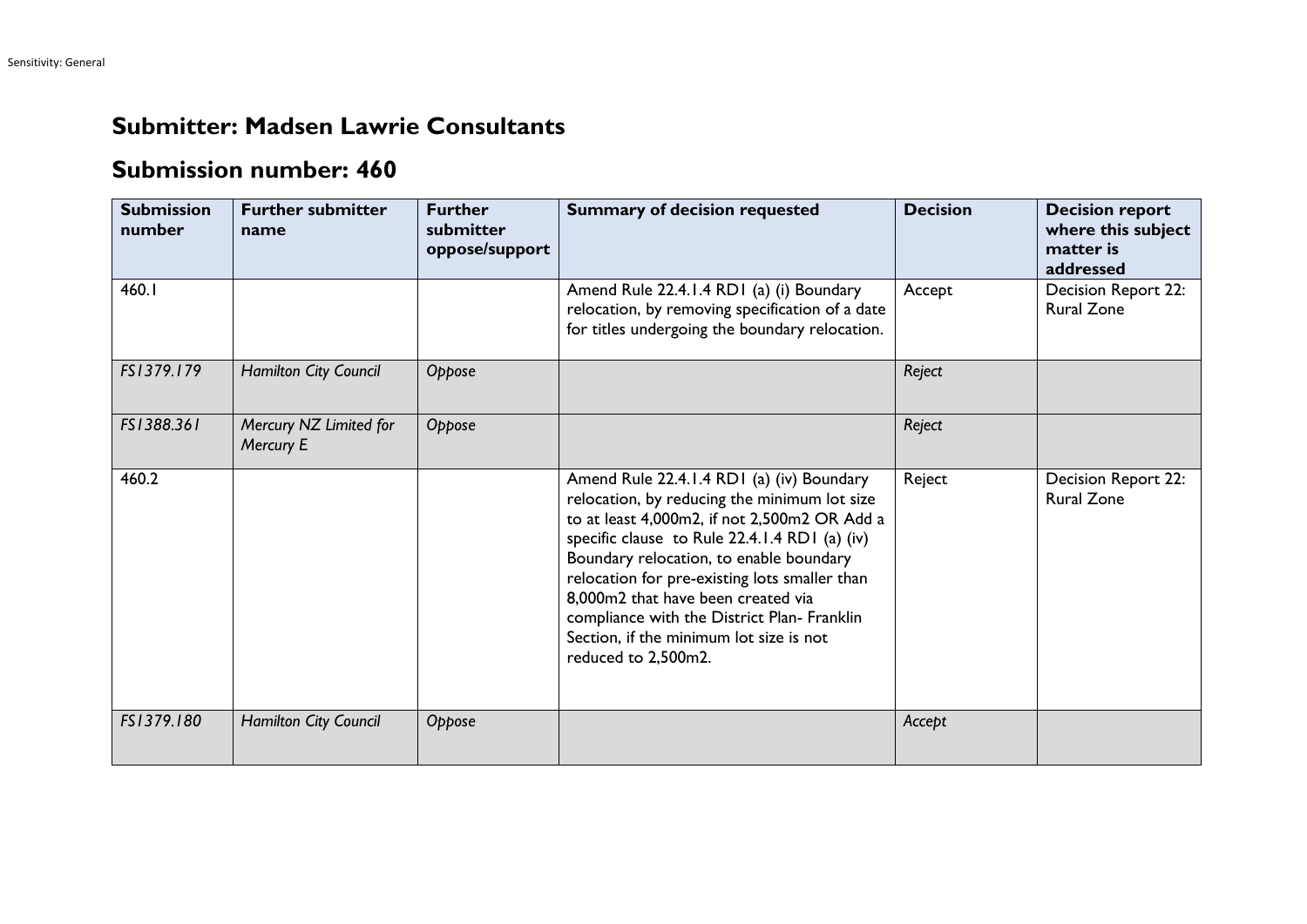| <b>Submission</b><br>number | <b>Further submitter</b><br>name    | <b>Further</b><br>submitter<br>oppose/support | <b>Summary of decision requested</b>                                                                                                                                                                                               | <b>Decision</b> | <b>Decision report</b><br>where this subject<br>matter is<br>addressed |
|-----------------------------|-------------------------------------|-----------------------------------------------|------------------------------------------------------------------------------------------------------------------------------------------------------------------------------------------------------------------------------------|-----------------|------------------------------------------------------------------------|
| FS1388.362                  | Mercury NZ Limited for<br>Mercury E | Oppose                                        |                                                                                                                                                                                                                                    | Accept          |                                                                        |
| 460.3                       |                                     |                                               | Retain the areas to be legally protected and<br>the resultant maximum number of new<br>records of title in Rule 22.4.1.6 (a) (i)<br>Conservation lot subdivision.                                                                  | Reject          | Decision Report 22:<br><b>Rural Zone</b>                               |
| 460.4                       |                                     |                                               | Amend the Proposed District Plan to clarify<br>and further describe a "contiguous area" as<br>contained in Rule 22.4.1.6- Conservation lot<br>subdivision.                                                                         | Reject          | Decision Report 22:<br><b>Rural Zone</b>                               |
| 460.5                       |                                     |                                               | Add a new clause to Rule 22.4.1.1 PR3 (c)<br>Prohibited subdivision, as follows: A<br>transferable title subdivision in the former<br>Franklin District on a parent Certificate of<br>Title that existed prior to 6 December 1997. | Reject          | Decision Report 22:<br><b>Rural Zone</b>                               |
| FS1308.51                   | The Surveying Company               | Oppose                                        |                                                                                                                                                                                                                                    | Accept          |                                                                        |
| FS1388.363                  | Mercury NZ Limited for<br>Mercury E | Oppose                                        |                                                                                                                                                                                                                                    | Accept          |                                                                        |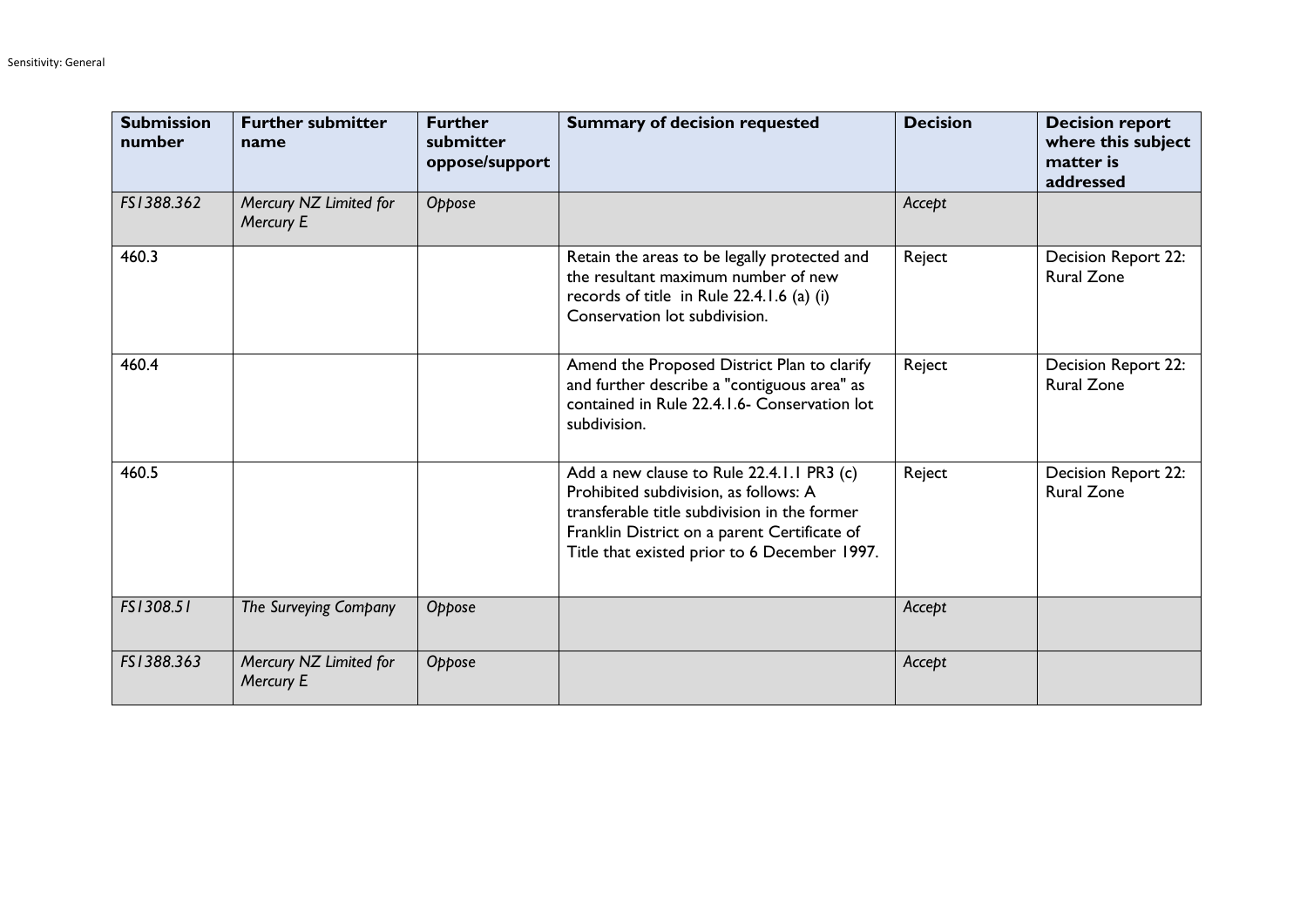| <b>Submission</b><br>number | <b>Further submitter</b><br>name                  | <b>Further</b><br>submitter<br>oppose/support | <b>Summary of decision requested</b>                                                                                                                                                                                             | <b>Decision</b> | <b>Decision report</b><br>where this subject<br>matter is<br>addressed |
|-----------------------------|---------------------------------------------------|-----------------------------------------------|----------------------------------------------------------------------------------------------------------------------------------------------------------------------------------------------------------------------------------|-----------------|------------------------------------------------------------------------|
| 460.6                       |                                                   |                                               | Amend Rule 22.4.1.2 (a)(i) General<br>subdivision, by matching the issue of title date<br>with the operative date of the Proposed Plan,<br>if not for all titles then amend the rule for<br>Franklin titles.                     | Reject          | Decision Report 22:<br><b>Rural Zone</b>                               |
| FS1379.181                  | Hamilton City Council                             | Oppose                                        |                                                                                                                                                                                                                                  | Accept          |                                                                        |
| FS1388.364                  | Mercury NZ Limited for<br>Mercury E               | Oppose                                        |                                                                                                                                                                                                                                  | Accept          |                                                                        |
| 460.7                       | Ben Young for Madsen<br><b>Lawrie Consultants</b> | Support                                       | Retain the minimum size for subdivision<br>entitlement of 20ha in Rule 22.4.1.2 (a) (ii)<br>General subdivision.                                                                                                                 | Accept in part  | <b>Decision Report 22:</b><br><b>Rural Zone</b>                        |
| FS1379.182                  | Hamilton City Council                             | Oppose                                        |                                                                                                                                                                                                                                  | Accept in part  |                                                                        |
| FS1388.365                  | Mercury NZ Limited for<br>Mercury E               | Oppose                                        |                                                                                                                                                                                                                                  | Accept in part  |                                                                        |
| 460.8                       |                                                   |                                               | Amend Rule 22.4.1.2 (a) (iii) General<br>Subdivision, as follows: The proposed<br>subdivision must create no more than one<br>additional lot, excluding an access allotment,<br>for every compliant parent certificate of title. | acccept in part | Decision Report 22:<br><b>Rural Zone</b>                               |
| FS1388.366                  | Mercury NZ Limited for<br>Mercury E               | Oppose                                        |                                                                                                                                                                                                                                  | acccept in part |                                                                        |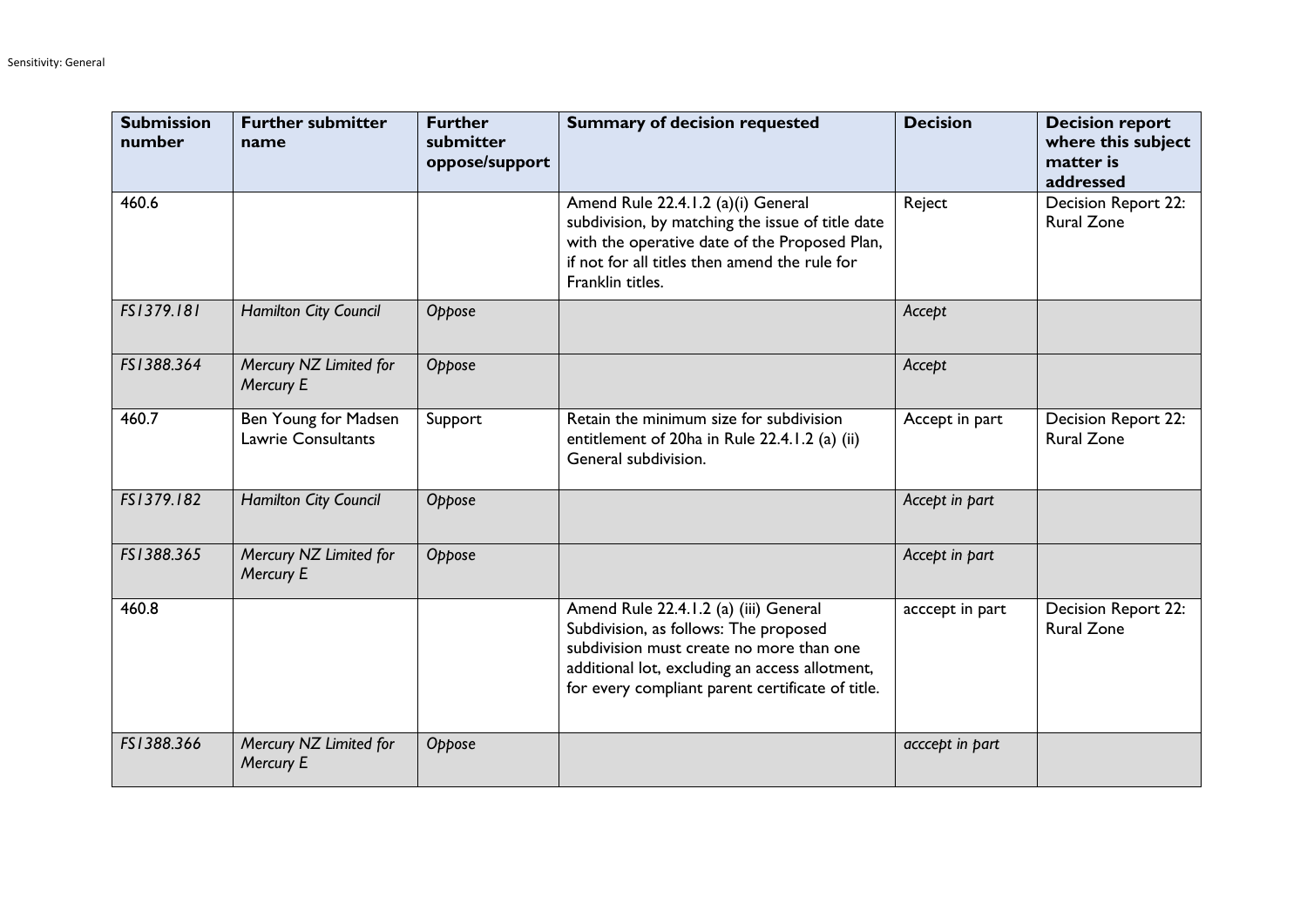| <b>Submission</b><br>number | <b>Further submitter</b><br>name           | <b>Further</b><br>submitter<br>oppose/support | <b>Summary of decision requested</b>                                                                                                                                                                                                    | <b>Decision</b> | <b>Decision report</b><br>where this subject<br>matter is<br>addressed |
|-----------------------------|--------------------------------------------|-----------------------------------------------|-----------------------------------------------------------------------------------------------------------------------------------------------------------------------------------------------------------------------------------------|-----------------|------------------------------------------------------------------------|
| 460.9                       |                                            |                                               | Amend Rule 22.4.1.2 (a) (iv) by reducing the<br>minimum lot size to 4,000m2.                                                                                                                                                            | Reject          | <b>Decision Report 22:</b><br><b>Rural Zone</b>                        |
| FS1388.367                  | Mercury NZ Limited for<br>Mercury E        | Oppose                                        |                                                                                                                                                                                                                                         | Accept          |                                                                        |
| 460.10                      |                                            |                                               | Amend Rule 22.4.1.6 (a) (vi) Conservation lot<br>subdivision, by reducing the lot size<br>requirement to 2,500m2, or 4,000m2.                                                                                                           | Reject          | <b>Decision Report 22:</b><br><b>Rural Zone</b>                        |
| FS1388.368                  | Mercury NZ Limited for<br><b>Mercury E</b> | Oppose                                        |                                                                                                                                                                                                                                         | Accept          |                                                                        |
| 460.11                      |                                            |                                               | Amend Rule 22.4.1.6 (a) (vii) Conservation<br>lot subdivision, by increasing the maximum lot<br>size for proposed lots (excluding the balance<br>lot) to more than 1.6ha.                                                               | Reject          | Decision Report 22:<br><b>Rural Zone</b>                               |
| 460.12                      |                                            |                                               | Amend Rule 22.4.1.2 (a)(i) General<br>subdivision, so exceptions to the Rule (i.e.<br>those that are classified as Prohibited<br>Subdivision) are noted or referred to in this<br>rule as is the case in the current Operative<br>Plan. | Accept          | <b>Decision Report 22:</b><br><b>Rural Zone</b>                        |
| FS1388.369                  |                                            |                                               |                                                                                                                                                                                                                                         | Reject          | <b>Decision Report 22:</b><br><b>Rural Zone</b>                        |